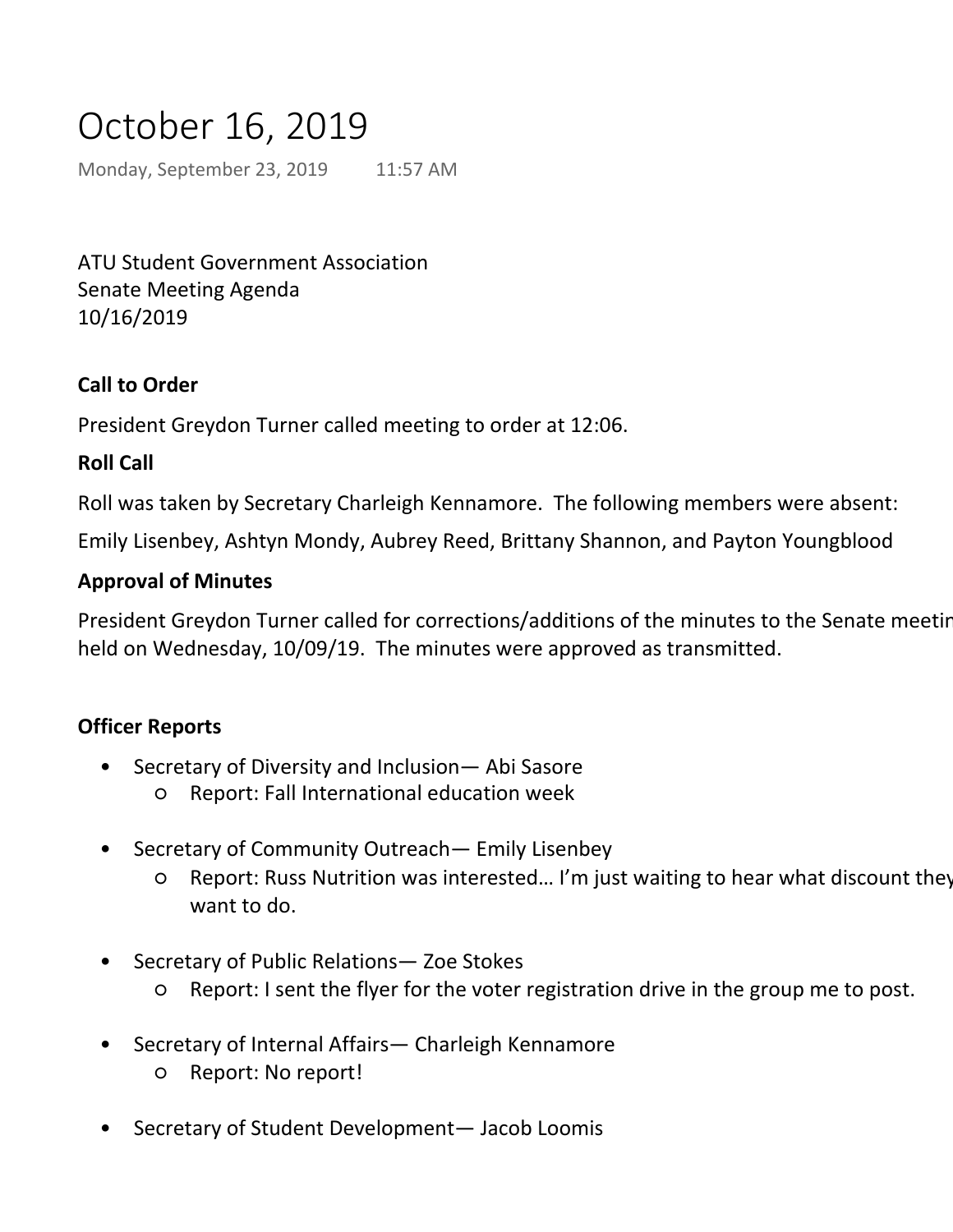er<br>I

 $\mathcal{L}$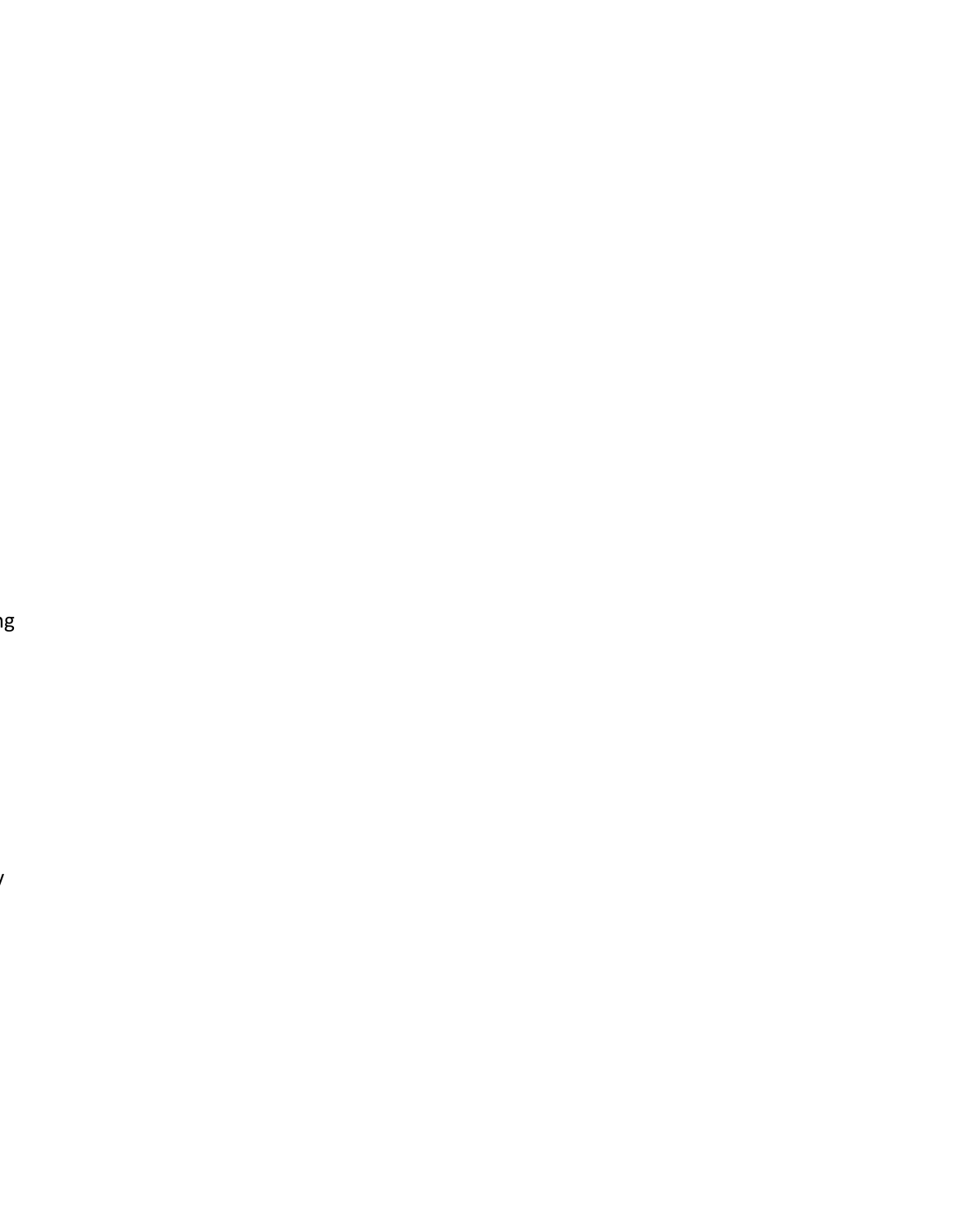- Report: I sent the flyer for the voter registration drive in the group me to post. ○
- Secretary of Internal Affairs— Charleigh Kennamore •
	- Report: No report!
- Secretary of Student Development— Jacob Loomis •
	- Report: ○
		- Voter registration drive is going on right now
		- ELI updates
- Secretary of Finance and Administration— Bailey Fowler •
	- Report:
	- Updated balance: \$17,834.77 as of 10/16/19
- Vice President— Noah Tidmore •
	- Report:  $\Omega$ 
		- College Dean reports are due
		- Certificate for P-Safe
		- Looking at maybe buying a changing table for Baz-tech rooms
	- Committee reports:  $\circ$ 
		- Jerry: T shirts are being worked on and I am going to Kroger to ask for Jerry Cookies (they make bomb cookies). WEDNESDAY OCT 23RD IS JERRY DAY 11-1 @bell tower!!! ▪
		- Spirit:
		- Traffic and Safety:
		- Recycling: Meeting with CEC
		- Food: updated curly fries already got implemented instead of tots in Jerry's; working on skip the straw culture instead of paper straw idea(paper straw cost 50 times more than plastic and not user friendly) as the feedback from dining managers; working on Slim Chicken full menu, student will have more choices soon! ▪
- President— Greydon Turner •
	- Report: ○
		- Any dietary restrictions for ELI?
		- **E** Shout to everyone that has helped with the voter drive, especially Seth and Emily.
		- **Most of Exec Board is going to ASLF this weekend so if you need any** help with voter registration let us know please.
		- Jerry Day is next Wednesday, Oct 23. ▪ ELI is next Thursday, Oct 24.
		- Campus Safety Walk November 5, to address safety issues on campuc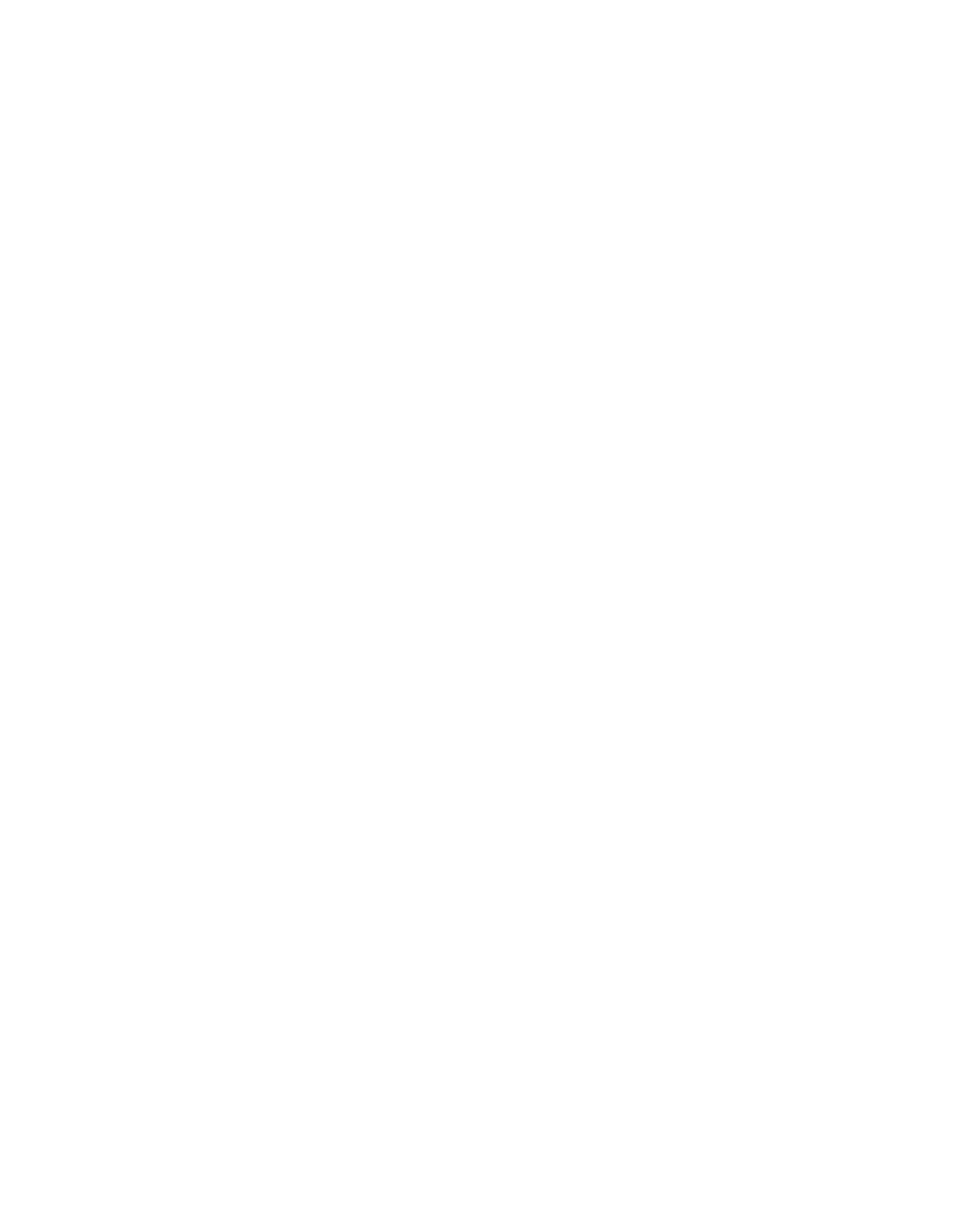- Seth and Emily.
- Most of Exec Board is going to ASLF this weekend so if you need any help with voter registration let us know please. ▪
- Jerry Day is next Wednesday, Oct 23.
- ELI is next Thursday, Oct 24.
- Campus Safety Walk November 5, to address safety issues on campus

# **Advisor Reports**

- Assistant Dean for Campus Life— Aubrey Holt ○ Report: •
- Dean of Student Engagement— Dr. Brett Bruner  $\bullet$ 
	- Report:
- Vice President of Student Services—Dr. Keegan Nichols •
	- Report:  $\Omega$ 
		- Freedom of Expression Policy

# **Unfinished Business:**

# **New Business:**

- Food committee currently working with compass(dining companies in school) about new idea. We plan to expand DCB usage in our meal plan and increase liquidity and diversity of food choices without the limitation of school dining. If change happen, student can use DCB as normal money in restaurants in town who has join our program. •
- SGA Bill 005 regarding an amendment under Article IV, Section A, Number 1 **23 affirmed**   $\bullet$

# **Constituent Concerns:**

• Jerry Eats littering issues

# **Announcements:**

• Volunteers for bowling alley service project

# **Motion to Adjourn:**